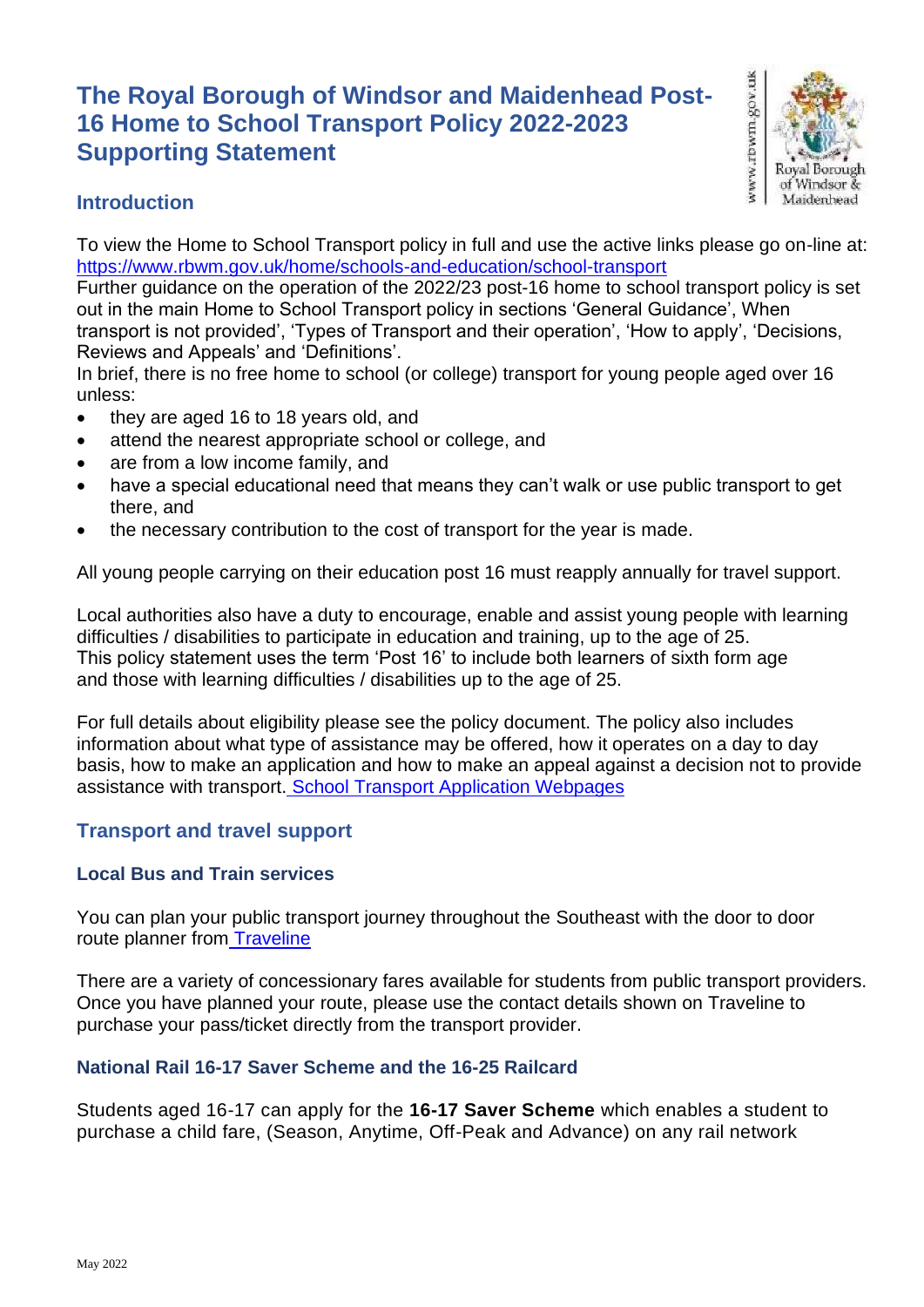(excluding ScotRail or Caledonian Sleeper services), which is valid for one year or until the student's 18th birthday (whichever is sooner).

Students aged 16-25, or a full-time student aged 26 or over can apply for a **16-25 Railcard**, which offers 30% off most standard class rail fares.

Further information regarding National Rail schemes for students of all ages can be found at: <https://www.16-17saver.co.uk/are-you-eligible/>

# **LA support**

# **Concessionary fare paying seats**

The concessionary fare paying scheme allows young people to buy a pass for a spare seat on an operating Royal Borough home to school transport route, when they are not eligible for free home to school transport. This is available for young people in post-16 education. More details about this can be found on pages 14 to 15 of the [home to school transport policy document.](https://www.rbwm.gov.uk/home/schools-and-education/school-transport)

The list of routes that currently have spare seats for 2022/23 is published on th[e](https://www.rbwm.gov.uk/home/schools-and-education/school-transport) [School Transport Application Webpages](https://www.rbwm.gov.uk/home/schools-and-education/school-transport) in the 'Pay for school transport' section.

## **Cost of concessionary fare paying seats**

The cost of concessionary fare paying seats for applicants is set out in the Royal Borough's Fees and Charges document. This is updated by the full Council annually, and the charges for the 2022/23 academic year have now been set:

- Annual concessionary ticket for Royal Borough resident £702
- Annual concessionary ticket for non-Royal Borough resident £1050
- Annual concessionary ticket for 16-18 year old residents of the Royal Borough who qualify under the Post 16 'low income' criteria £351

The average actual cost to the local authority of a concessionary fare paying seat for a school year is:

- For children without SEN £1,210
- For children with SEN £5,987

The cost of the concessionary seats will be waived for children and young people aged between 5 and 16 years of age from low income families that are resident within the Royal Borough.

## **Withdrawal of concessionary fare paying seats**

The Royal Borough reserves the right to withdraw a concessionary seat if the place should be needed for an entitled child.

# **National free bus passes for disabled people**

Free bus passes are available, nationally, to all disabled people (including students) who meet the criteria, as set out on the [Concessionary Fares Webpages](https://www.rbwm.gov.uk/home/transport-and-streets/public-transport/bus-passes) An additional Companion pass is also available for those who cannot travel unaccompanied. Residents of the Royal Borough of Windsor and Maidenhead have an additional concession whereby they can travel at any time to suit their school or college timetable. Further information on how to apply for a national bus pass can be found on the [Concessionary Fares Webpages](https://www.rbwm.gov.uk/home/transport-and-streets/public-transport/bus-passes)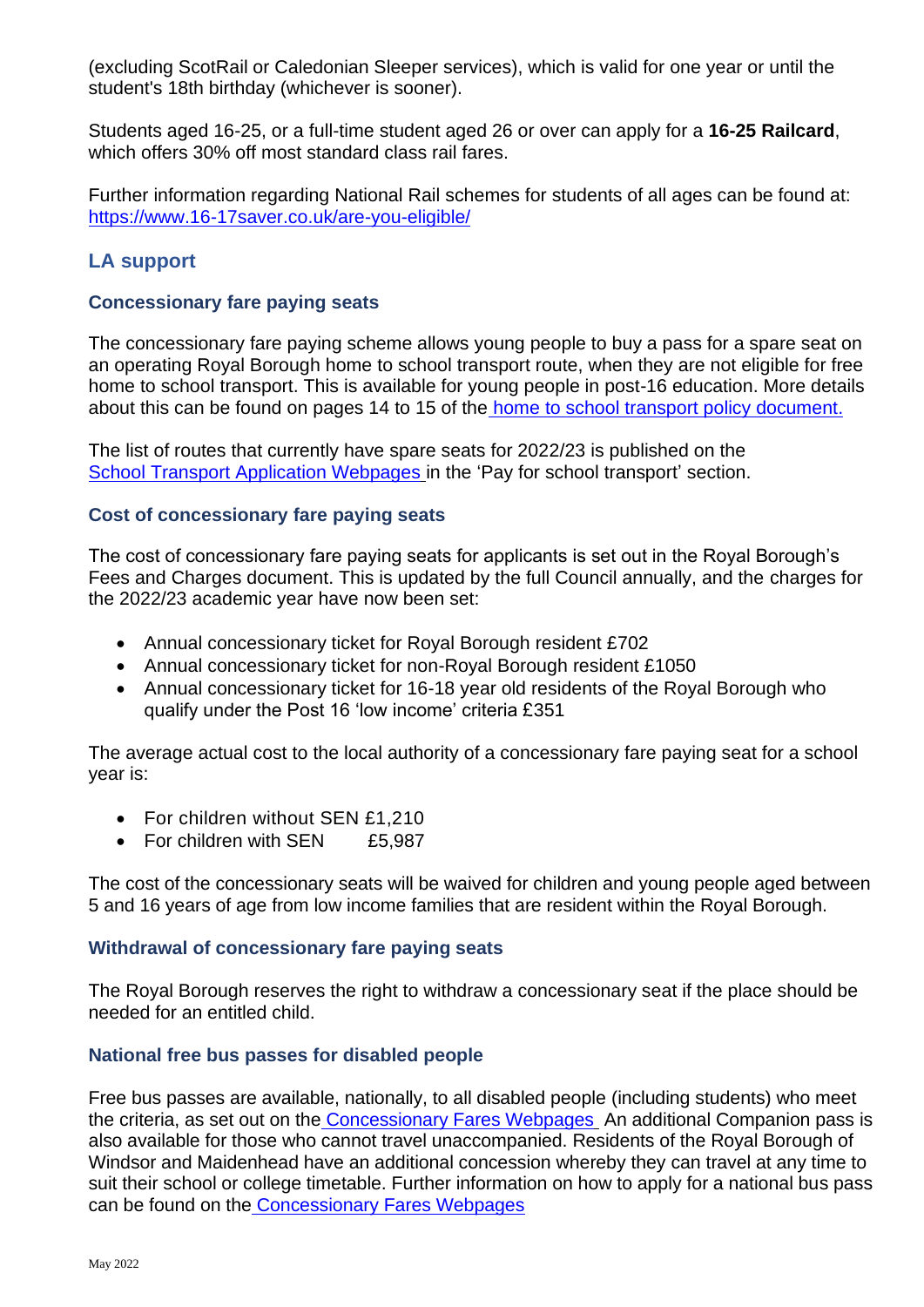# **Local Offer**

The [Local Offer](https://rbwm.afcinfo.org.uk/) website provides information about services for families and young people with Special Educational Needs and Disability (SEND), including details of local schools; the Disabled Person's Railcard; Disabled Parking – Blue Badge Scheme; Access to work grant (which may include transport costs); Motability (which can help with the lease of a car if you are eligible) and People to Places who provide the local dial a ride service for people with SEND.

# **School/College support**

# **16 to 19 Bursaries**

Young people in education or training can apply for a bursary from their school, college or institution for financial support to help them remain in education. There are two types of bursary:

- A vulnerable person's bursary, which is worth up to £1,200 per year and available to young people in specific vulnerable groups.
- A discretionary bursary that schools, colleges and institutions award to meet individual needs, including help with the cost of transport, meals, books and equipment.

The government decides how these work, and you can find their latest guidance on the [16 to 19 Bursary Fund](https://www.gov.uk/1619-bursary-fund) website. Applications for both types of bursary are made through schools, colleges and institutions. We have provided links to school and college websites below.

## **Concessionary transport provided by schools and colleges**

Schools and colleges may provide their own assistance with home to school transport. This Includes, but is not limited to:

- [Desborough College](https://www.rbwm.gov.uk/home/schools-and-education/schools-and-schooling/schools-directory/desborough-college) and [Newlands Girls' School](https://www.rbwm.gov.uk/home/schools-and-education/schools-and-schooling/schools-directory/newlands-girls-school) operate a minibus that travels between the two schools on Tuesdays and Thursdays, allowing pupils to attend lessons at the other school campus, as part of their 'consortium' arrangements.
- [The Windsor Boys' School](https://www.rbwm.gov.uk/home/schools-and-education/schools-and-schooling/schools-directory/windsor-boys-school) and [Windsor Girls' School](https://www.rbwm.gov.uk/home/schools-and-education/schools-and-schooling/schools-directory/windsor-girls-school) are currently planning to operate minibuses in 2018/19, which will allow pupils to attend lessons at the other school campus.
- [Churchmead School](https://www.rbwm.gov.uk/home/schools-and-education/schools-and-schooling/schools-directory/churchmead-church-england-school) currently runs transport for pupils who also take courses at the Windsor campus for [Windsor Forest College Group](https://www.windsor-forest.ac.uk/) (formerly East Berks College).

In all cases you should contact the school direct for more information.

## **Further education colleges**

There are a number of further education colleges serving the area, and you can find information about their bursary schemes and any transport they offer at the links below. Please note that whilst we make every effort to keep these links and contact details up-to-date, they may change without notice.

## **[Berkshire College of Agriculture](https://www.bca.ac.uk/)**

Hall Place, Burchetts Green, Maidenhead, Berkshire, SL6 6QR 01628 824444 [Contacting the college](https://www.bca.ac.uk/contact/) [Getting to the college](https://www.bca.ac.uk/parents/transport/) [Financial support](https://www.bca.ac.uk/the-college/student-services/financial-assistance/)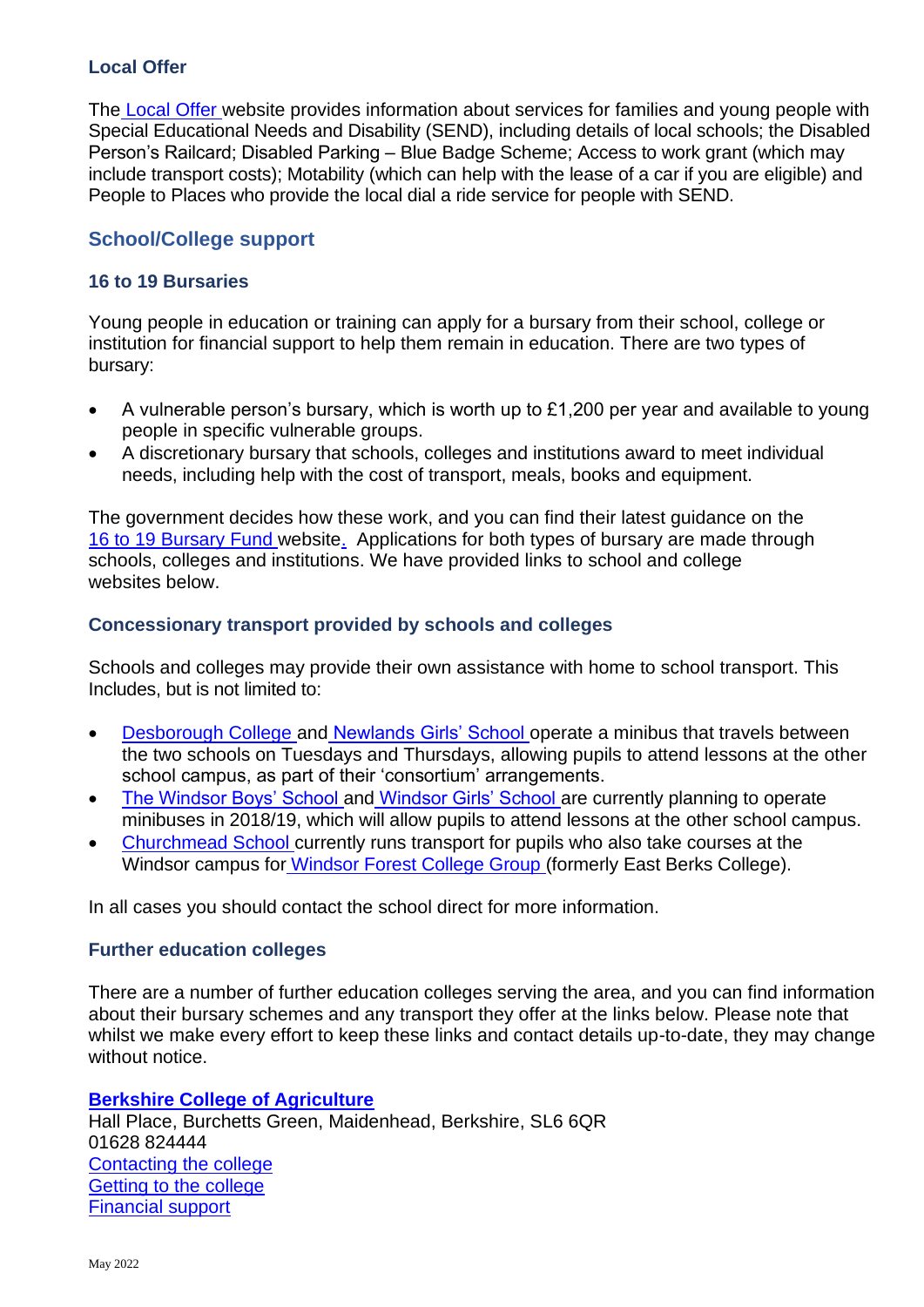**[Windsor Forest Colleges Group](https://www.windsor-forest.ac.uk/)** (formerly East Berks College) Langley College, Station Road, Langley, Berkshire, SL3 8BY Strodes College, High Street, Egham, Surrey TW20 9DR

Windsor College, St Leonards Road, Windsor, Berkshire, SL4 3AZ 01753 330796 [info@windsor-forest.ac.uk](mailto:info@windsor-forest.ac.uk) [Getting to the college](https://www.windsor-forest.ac.uk/contact-us/travel.html) [Financial support](https://www.windsor-forest.ac.uk/support-services/financial-support.html)

#### **[The Henley College](http://www.henleycol.ac.uk/)**

Deanfield Avenue, Henley-on-Thames, Oxfordshire, RG9 1UH 01491 579988 [info@henleycol.ac.uk](mailto:info@henleycol.ac.uk) [Getting to the college](http://www.henleycol.ac.uk/life-at-henley/transport/) [Financial support](https://www.henleycol.ac.uk/support/bursary-fund/)

## **[Amersham & Wycombe College](http://www.amersham.ac.uk/)**

Amersham Campus, Stanley Hill, Amersham, Buckinghamshire, HP7 9HN Flackwell Heath Campus, Spring Lane, High Wycombe, Buckinghamshire, HP10 9HE 0800 614016 [Contacting the college](http://www.buckscollegegroup.ac.uk/contact-us) [Getting to the college \(Amersham\)](https://www.buckscollegegroup.ac.uk/index.php?option=com_content&view=article&id=772:finding-us&catid=90:amersham) [Getting to College \(High Wycombe\)](https://www.buckscollegegroup.ac.uk/index.php?option=com_content&view=article&id=770:finding-us&catid=91:wycombe) [Financial support](https://www.buckscollegegroup.ac.uk/index.php?option=com_content&view=category&id=71)

#### **[Bracknell & Wokingham College](http://www.bracknell.ac.uk/)**

Church Road, Bracknell, Berkshire, RG12 1DJ 01344 868600 [Contact Bracknell and Wokingham College](https://bracknell.activatelearning.ac.uk/about-us/contact-us/) [Getting to the college](https://bracknell.activatelearning.ac.uk/college-life/student-experience/travelling-to-the-college/) [Financial support](https://bracknell.activatelearning.ac.uk/college-life/supporting-you/money-matters/)

#### **[Reading College](http://www.reading-college.ac.uk/)**

Kings Road, Reading, Berkshire, RG1 4HJ 0800 371434 [Contacting the college](https://reading.activatelearning.ac.uk/about-us/contact-us/) [Getting to the college](https://reading.activatelearning.ac.uk/college-life/student-experience/travelling-to-the-college/) [Financial support](https://reading.activatelearning.ac.uk/college-life/supporting-you/money-matters/)

## **Support for young parents in education**

If you are a young parent under 20, Care to Learn can help pay for your childcare and related travel costs, up to £160 per child per week, while you're learning.

Care to Learn can help with the cost of:

- childcare, including deposit and registration fees
- a childcare 'taster' session (up to 5 days)
- keeping your childcare place over the summer holidays
- taking your child to the childcare provider

Young parents are also entitled to apply for an Under 19 Bus Only Ticket or for those aged 19 and over can apply for the  $19 - 25$  card.

For more information please visit <https://www.gov.uk/care-to-learn/how-to-claim>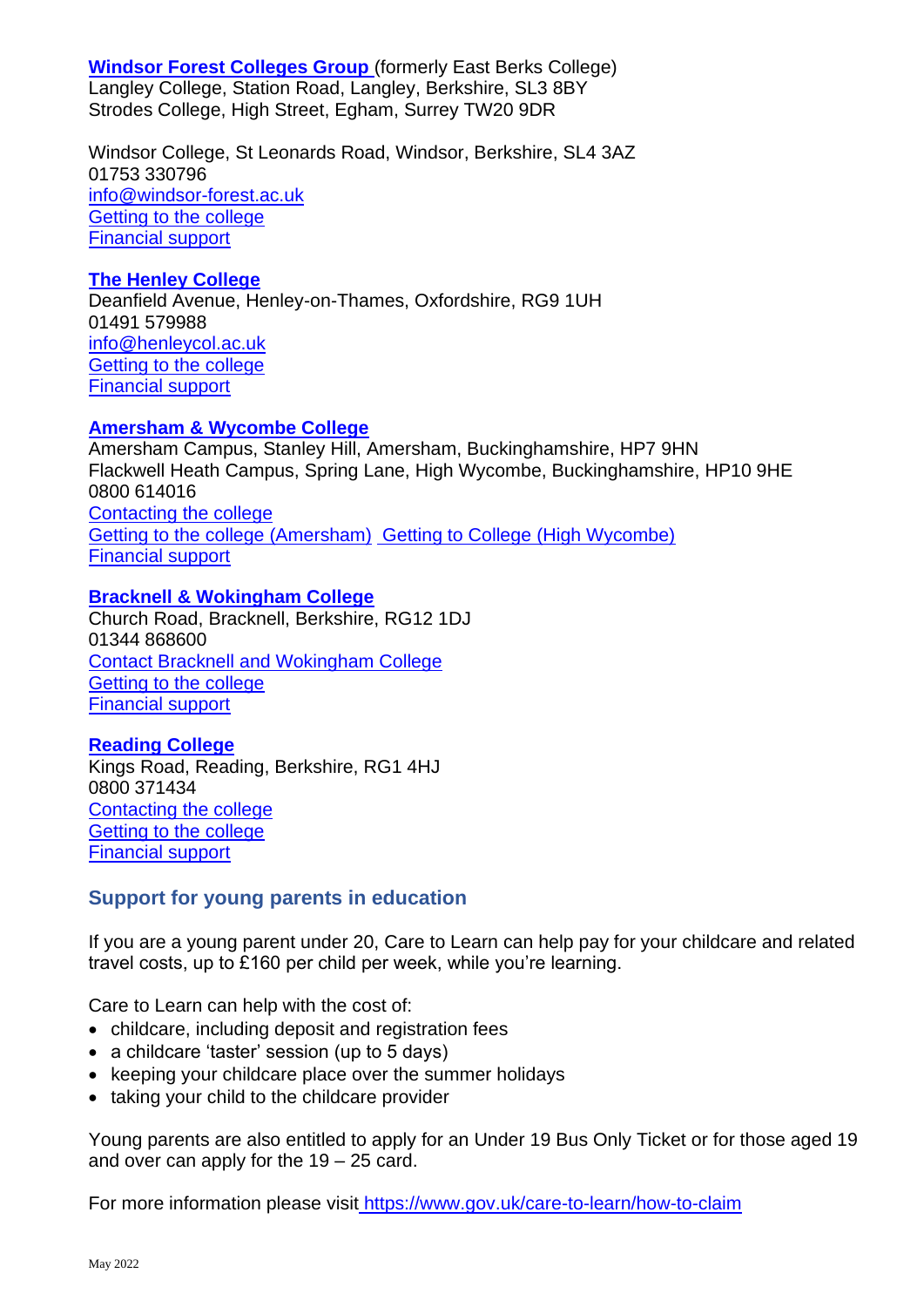# **Transport Decisions**

Decisions in relation to home to school transport are taken by Royal Borough officers with authorisation to do so. This includes decisions on:

- Eligibility for free home to school transport or assistance with home to school transport.
- The type of transport offered (e.g. bus pass, place on a minibus or taxi).
- Any other practical matters of transport assistance.
- •

Parents/carers and young people can challenge these decisions by contacting the School Transport Team [at](mailto:at_transport@achievingforchildren.org.uk) [transport@achievingforchildren.org.uk](mailto:transport@achievingforchildren.org.uk)

# **Home to school transport appeals process**

What decisions can be challenged through the appeals process?

Appeals can be made against decisions by the Royal Borough in relation to:

- Eligibility for home to school transport.
- The home to school distance measurement.
- The safety of the route.
- The transport arrangements offered.

The 2022/23 home to school transport appeals process is set out in full on pages 30-33 in our main [home to school transport policy document.](https://www.rbwm.gov.uk/home/schools-and-education/school-transport) In brief, the Appeal Process is comprised of two stages:

- Appeal stage 1: review by a senior officer: Parents/carers have 20 working days from receipt of the Royal Borough's decision to make a written request with detail of why the decision should be reviewed by the School Transport Team. The request can be emailed to [transport@achievingforchildren.org.uk](mailto:transport@achievingforchildren.org.uk) A senior officer will review the original decision within 20 working days of the receipt of the written request;
- Appeal stage 2: review by an independent appeal panel If parents/carers are still unhappy with the decision made the matter can be escalated to stage 2, where an independent panel will consider written and verbal representations from both the appellant and the Royal Borough. To ensure the panel has all the relevant information to review the case, parents/carers should complete the home to school transport appeal form, available on the Royal Borough's website at: [https://www.rbwm.gov.uk/home/schools-and-education/school-transport/school-transport](https://www.rbwm.gov.uk/home/schools-and-education/school-transport/school-transport-appeals)[appeals](https://www.rbwm.gov.uk/home/schools-and-education/school-transport/school-transport-appeals)

The form can be emailed to [democratic.services@rbwm.gov.uk](mailto:democratic.services@rbwm.gov.uk) If you do not have access to the online forms, please contact democratic services on 01688 796529 or at the email above.

Following the appeal hearing, a detailed written notification of the outcome will be sent to the parents/carers/young person, setting out:

- The decision reached.
- How the review was carried out, including any standard followed, e.g. Road Safety GB guidance.
- What factors were considered.
- The reasons for the decision reached.